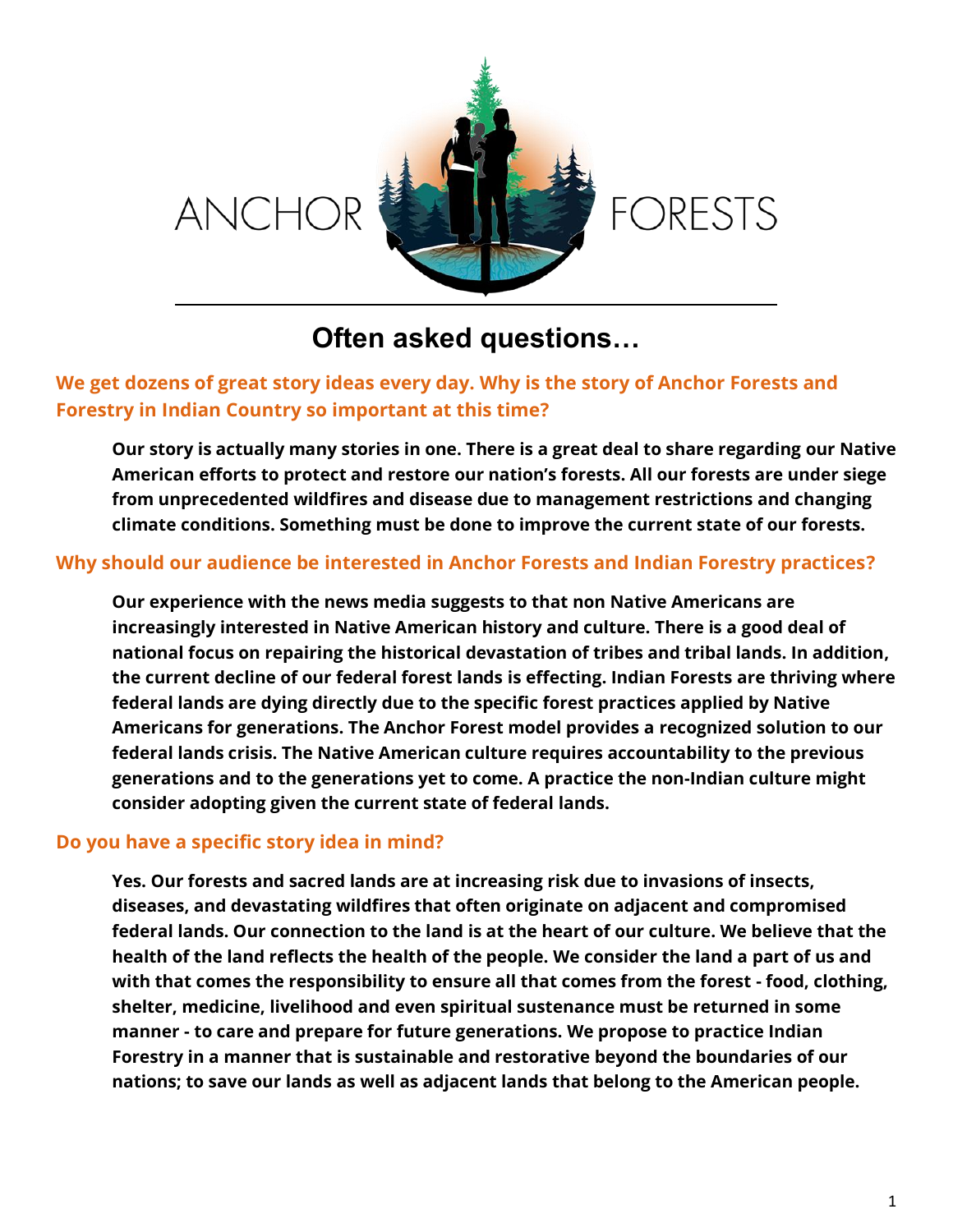### **What is this practice called? How will it be implemented?**

**We call it "Anchor Forestry." Congress has already granted us the authority to partner with federal land management agencies in activities that restore lands that are at risk. We have taken our approach a step further by inviting all of our neighboring landowners to participate with us implementing more holistic approaches to forest protection and restoration.**

### **Why would Congress grant Native American tribes such an unusual authority?**

**Tribes are sovereign nations within the entire nation. Treaty agreements between our tribal governments and the U.S. Government obligate the U.S. Government to hold our lands in trust for us. Several federal laws affirm the nature of our relationship. These include the Tribal Forest Protection Act and the National Indian Forest Resources Management Act. We see Anchor Forestry as a way for other landowners to join us in honoring these obligations while protecting forest resources that are important to all Americans, not just Indians.** 

## **Is there anything in your "Anchor Forestry" story that connects to climate change, global warming, forest fires or endangered species?**

**There are many connections. Anchor Forestry is the perfect approach to maintaining the balance of human needs and environmental regeneration. Native Americans are very concerned about the impact climate change is having, not just on our forestlands but on every aspect of tribal life. Our forest practices demonstrate that traditional knowledge, passed down to us by our tribal elders can help us mitigate these impacts, but we cannot be successful unless we work on landscapes that extend far beyond tribal forests.** 

# **Is there one particular aspect of the "Anchor Forestry" story that makes it unique and something our audience would find interesting and important?**

**There are many aspects that make this topic compelling. The Anchor Forest and practice of Anchor Forestry is responsive to many conditions: fire, climate change, management of forestlands, environmental health and restoration, mutually sustainable forests and communities, the history of successful indigenous forest practices going back thousands of years…the list goes on…but the core story most likely lies in the collaborative approaches that are necessary to bring very large groups of stakeholders together. Diverse groups and experts willing to craft management solutions that elegantly balance science and Native American values and practices. We believe this is only possible because all Americans share our concern for restoring the environmental, cultural, and economic values our forests hold.** 

### **Are there any particular story ideas you think will interest our audience?**

**Our people are our best resource. We can provide you with contact information and we can also introduce you to other experts you could interview on a variety of topics.**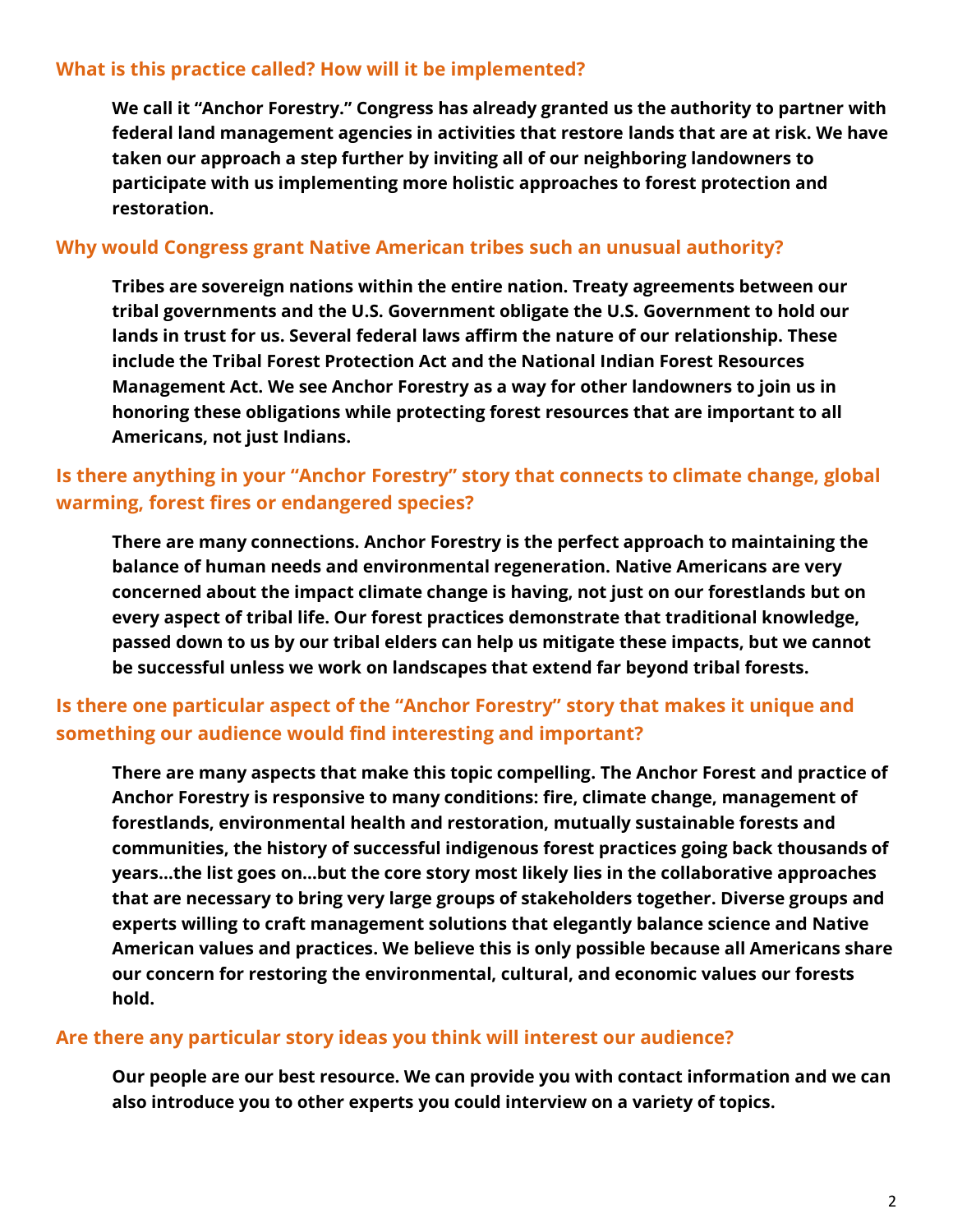**Gary Morishima is the architect behind Anchor Forestry. He is a founder of the Intertribal Timber Council, a technical advisor to the Quinault Nation, a brilliant mathematician and a frequent witness before House and Senate hearings concerning Indian forestry affairs.**

**Phil Rigdon is president of our Intertribal Timber Council, a Yale University forestry graduate and a member of the Yakama Nation, home of one of our Anchor Forestry pilot projects.**

**Cody Desautel, Land Management and Property Director for the Confederated Tribes of the Colville Nation, can brief you on our second Anchor Forestry pilot project.**

**Jim Erickson is Intertribal Timber Council's Fire Technical Specialist and one of our most passionate spokesman. His on-the-ground knowledge is impressive.**

**Vincent Corrao, founder and president of Northwest Forest Management in Moscow, Idaho is in charge of the planning and on-the-ground implementation for both of our Anchor Forestry Projects.**

### **If we wanted to do some research on our own, where would we start?**

**We are constantly updating our content which is primarily lodged with the resources listed below. We can also assist you in finding specific information you may want that is not included in our on-line libraries.**

**Additional resources are available through:**

**The Evergreen Foundation [www.evergreenmagazine.com](http://www.evergreenmagazine.com/)**

**View the four-part video series on Anchor Forests <https://vimeo.com/channels/anchorforests>**

**You will also find an Anchor Forests landing page which contains a wealth of information describing tribal forestry and its spiritual, cultural, economic and treaty underpinnings <http://www.evergreenmagazine.com/anchor-forests/>**

**Also explore Evergreen's Library and Archives for additional content on Anchor Forests, Tribal Forestry, and related topics.** 

**Northwest Management <http://www.consulting-foresters.com/>**

**Anchor Forest description and overview -**

**<http://anchorforest.org/>**

**<http://www.thenmiway.com/anchor-forests/>**

**Anchor Forest Assessment Study -**

**<http://www.thenmiway.com/anchor-forest-assessment-study/>**

**The Intertribal Timber Council (ITC) <http://www.itcnet.org/>**

**ITC is based in Portland, Oregon, and serves the many legislative interests of Indian tribes in the U.S. that own and manage forests and rangeland.**